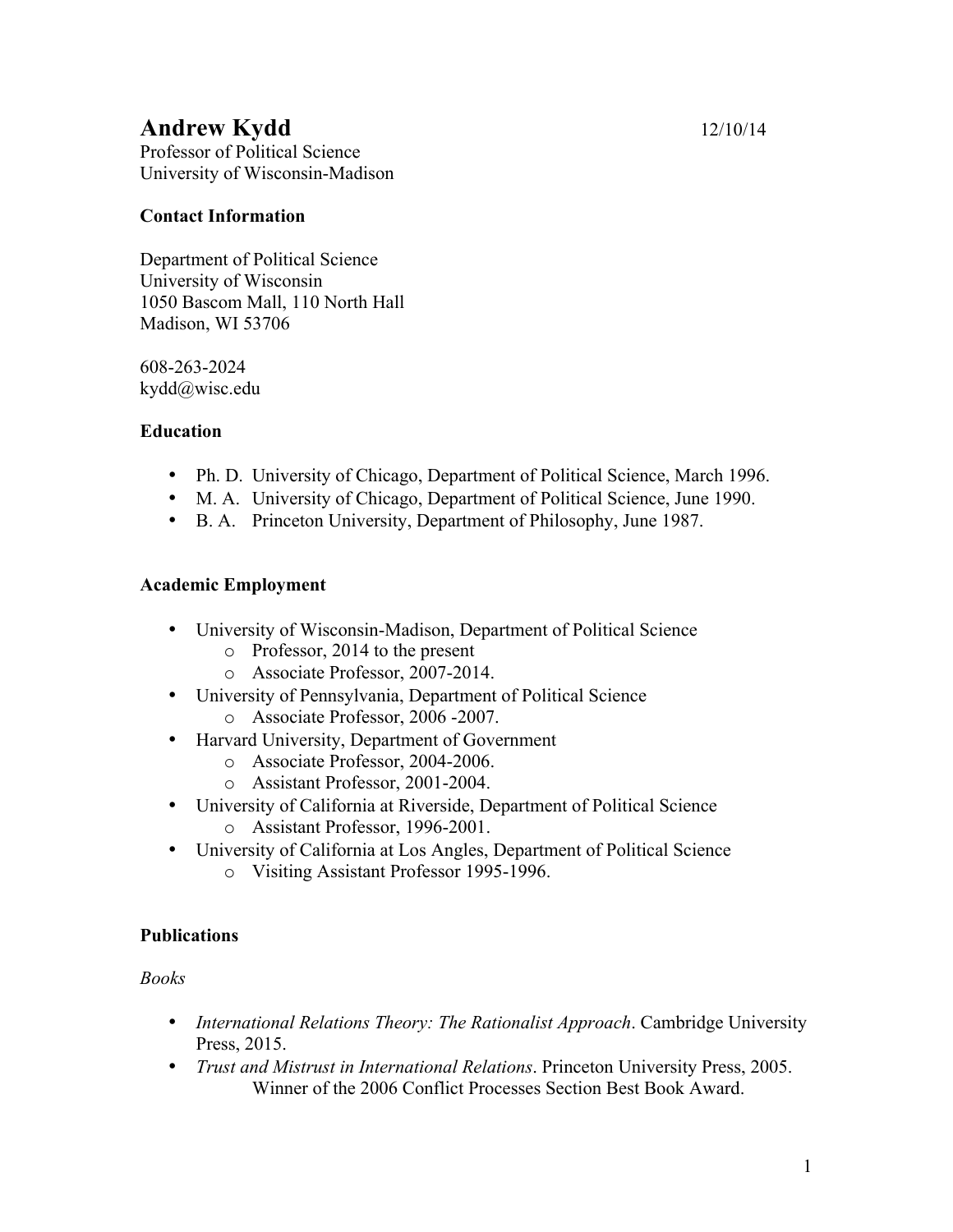#### *Articles in Refereed Journals*

- 1. Threats and Assurances in Crisis Bargaining (with Roseanne McManus). *The Journal of Conflict Resolution*, (forthcoming, 2015).
- 2. The Road to Hell? Third Party Intervention to Prevent Atrocities (with Scott Straus). *American Journal of Political Science*, Vol. 57, No. 3, (2013) pp. 673- 684.
- 3. Terrorism and Profiling. *Terrorism and Political Violence*, Vol. 23, No. 3, (2011) pp. 458-473.
- 4. Learning Together, Growing Apart: Global Warming, Energy Policy and International Trust. *Energy Policy,* Vol. 38, No. 6, (2010) pp. 2675-2780.
- 5. When Can Mediators Build Trust? *American Political Science Review* Vol. 100, No. 3, (August 2006) pp. 449-462.
- 6. Strategies of Terrorism (coauthored with Barbara Walter). *International Security* Vol. 31, No. 1 (Summer 2006) pp. 49-80.
- 7. In America We (Used to) Trust: U.S. Hegemony and Global Cooperation. *Political Science Quarterly*, Vol. 120, No. 4, (Winter 2005/2006) pp. 619-636.
- 8. Which Side Are You On? Bias, Credibility and Mediation. *American Journal of Political Science*, Vol. 47, No. 4, (October 2003) pp. 597-611.
- 9. Sabotaging the Peace: The Politics of Extremist Violence (coauthored with Barbara Walter). *International Organization*, Vol. 56, No. 2 (Spring 2002) pp. 263-296.
- 10. Trust Building, Trust Breaking: the Dilemma of NATO Enlargement. *International Organization*, Vol. 55, No. 4 (Autumn 2001) pp. 801-828.
- 11. Overcoming Mistrust. *Rationality and Society*. Vol. 12, No. 4 (November 2000) pp. 397-424.
- 12. Trust, Reassurance and Cooperation. *International Organization*, Vol. 54, No. 2 (Spring 2000), pp. 325-357.
- 13. Arms Races and Arms Control: Modeling the Hawk Perspective. *American Journal of Political Science*, Vol. 44, No. 2 (April 2000) pp. 222-238.
- 14. Sheep in Sheep's Clothing: Why Security Seekers Do Not Fight Each Other. *Security Studies*, Vol. 7, No. 1 (Autumn 1997) pp. 114-155.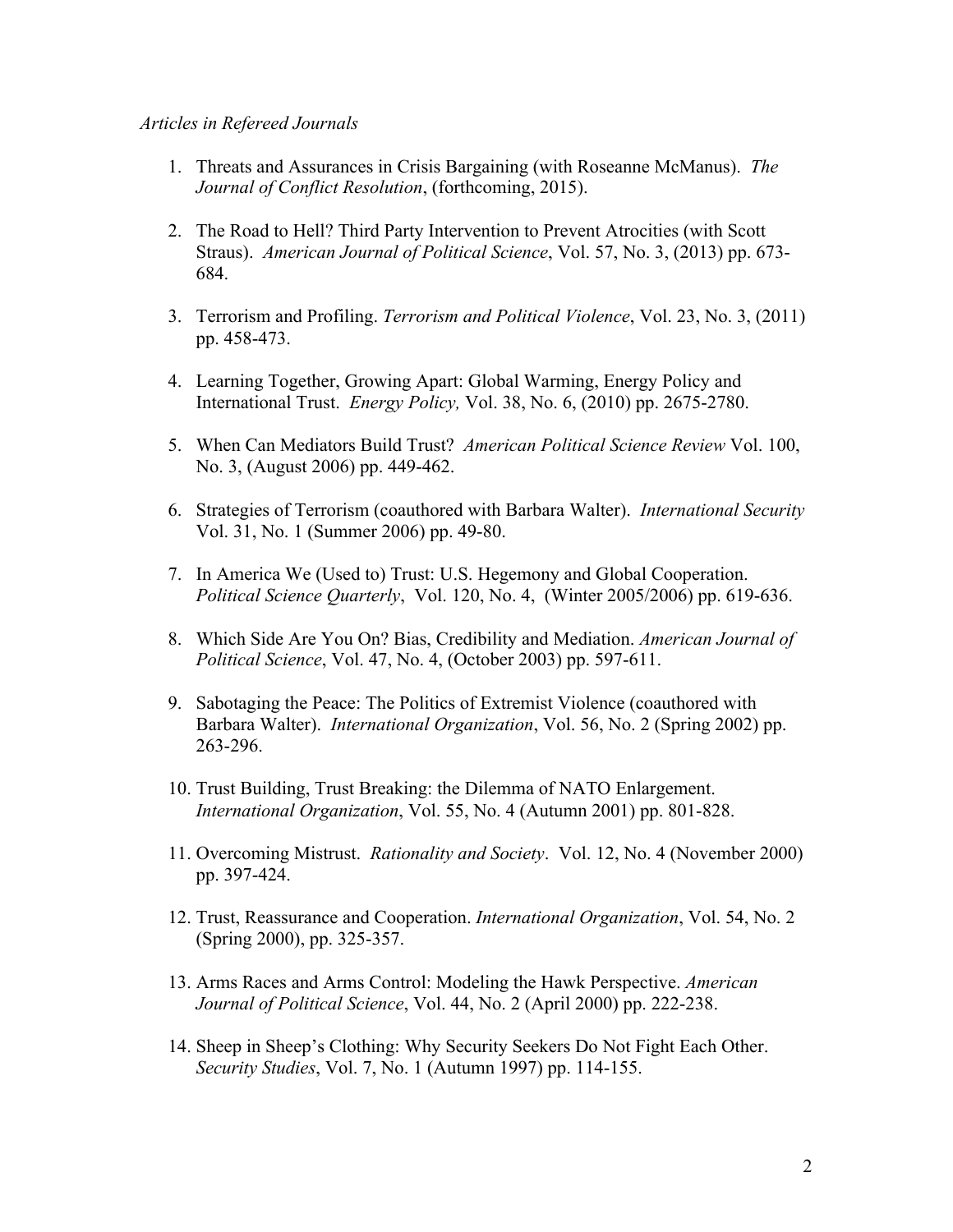15. Game Theory and the Spiral Model. *World Politics*, Vol. 49, No. 3 (April 1997) pp. 371-400.

#### *Chapters in Edited Volumes*

- A Failure to Communicate: Uncertainty, Information and Unsuccessful Negotiations. In *Unfinished Business: Why International Negotiations Fail*, edited by Guy Olivier Faure. Athens: University of Georgia Press, 2012:283-300.
- Rationalist Approaches to Conflict Resolution. In *Annual Review of Political Science*, Vol. 13, 2010: 101-122.
- Methodological Individualism and Rational Choice. In *The Oxford Handbook of International Relations*, edited by Christian Reus-Smidt and Duncan Snidal. Oxford: Oxford University Press, 2008: 425-443.
- The Art of Shaker Modeling: Game Theory and Security Studies. In *Models, Numbers and Cases: Methods for Studying International Relations*, edited by Detlef Sprinz and Yael Wolinsky-Nahmias. Ann Arbor: University of Michigan Press, 2004:344-366.
- Progress in Game-Theoretical Analysis of International Regimes. Co-authored with Duncan Snidal, in *Regime Theory and International Relations*, edited by Volker Rittberger. Oxford: Clarendon Press, 1993:112-135.

# *Book Reviews/Comments*

- Trust in International Cooperation: International Security Institutions, Domestic Politics and American Multilateralism, by Brian Rathbun, in *Political Science Quarterly*, Vol. 127, No. 4, (Winter 2012-13) pp. 697-699.
- Reputation and Cooperation: Guzman on International Law. *International Theory*, Vol. 1, No. 2 (July 2009) pp. 295-305.
- Building Trust: Overcoming Suspicion in International Conflict, by Aaron Hoffman, in *Political Studies*, Vol. 4, No. 3 (September 2006) pp. 377, 378.
- Individual Strategy and Social Structure: An Evolutionary Theory of Institutions, by Peyton Young, in the *American Political Science Review*, Vol. 93, No. 2 (June 1999) pp. 442-443.
- Optimal Imperfection? Domestic Uncertainty and Institutions in International Relations, by George W. Downs and David M. Rocke, in *Political Science Quarterly*, Vol. 111, No. 3 (Fall 1996) pp. 549-550.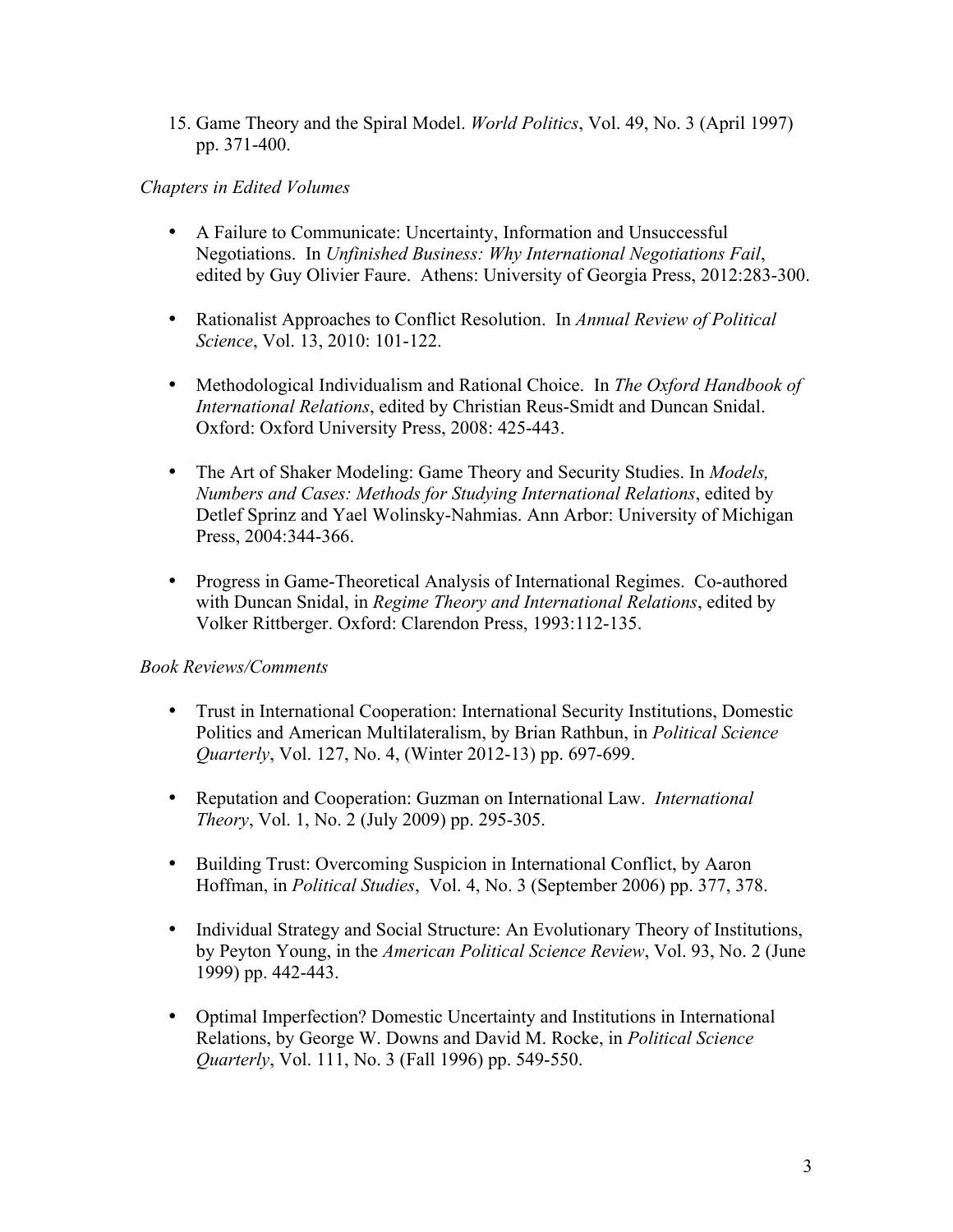## *Opinion*

- A Win-Win Strategy for the Palestinians (With Barbara F. Walter). *Los Angeles Times*, September 30, 2011.
- By Focusing on Planes, Terrorists Take a Calculated Risk (with Barbara F. Walter). *Los Angeles Times*, January 24, 2010. (Reprinted in the *Press of Atlantic City*, Sunday February 7, 2010.)
- Trade Troops for Unification in North Korea. *Wisconsin State Journal*, Friday, July 24, 2009, p. A12.

## **Working Papers**

- Take a Chance: Trust Within and Between Identity Groups (with Yoshiko Herrera).
- Misremebrance of Things Past: Cooperation Despite Conflicting Narratives (with Yoshiko Herrera)
- China, The US and Korean Unification
- Comparing Conventional and Nuclear Worlds

#### **Presentations and Conference Participation (past 10 years)**

- China, the US and Korean Unification, Wisconsin Union Directorate Society and Politics Talk, December 9, 2014.
- Misremembrance of Things Past. University of Pennsylvania, October 16, 2014.
- Identity and Belief: Biased Attribution and Conflict. Presented at the conference on the Behavioral Revolution in International Relations, January 9-10, 2014, UCSD
- The United States, Russia and International Intervention. Presented (virtually) at the Working Group on the Future of US-Russian Relations Conference, Moscow, December 9-10, 2013.
- Humanitarian Intervention, Arms Control and the Syrian Dilemma. Madison Committee on Foreign Relations. November 18, 2013.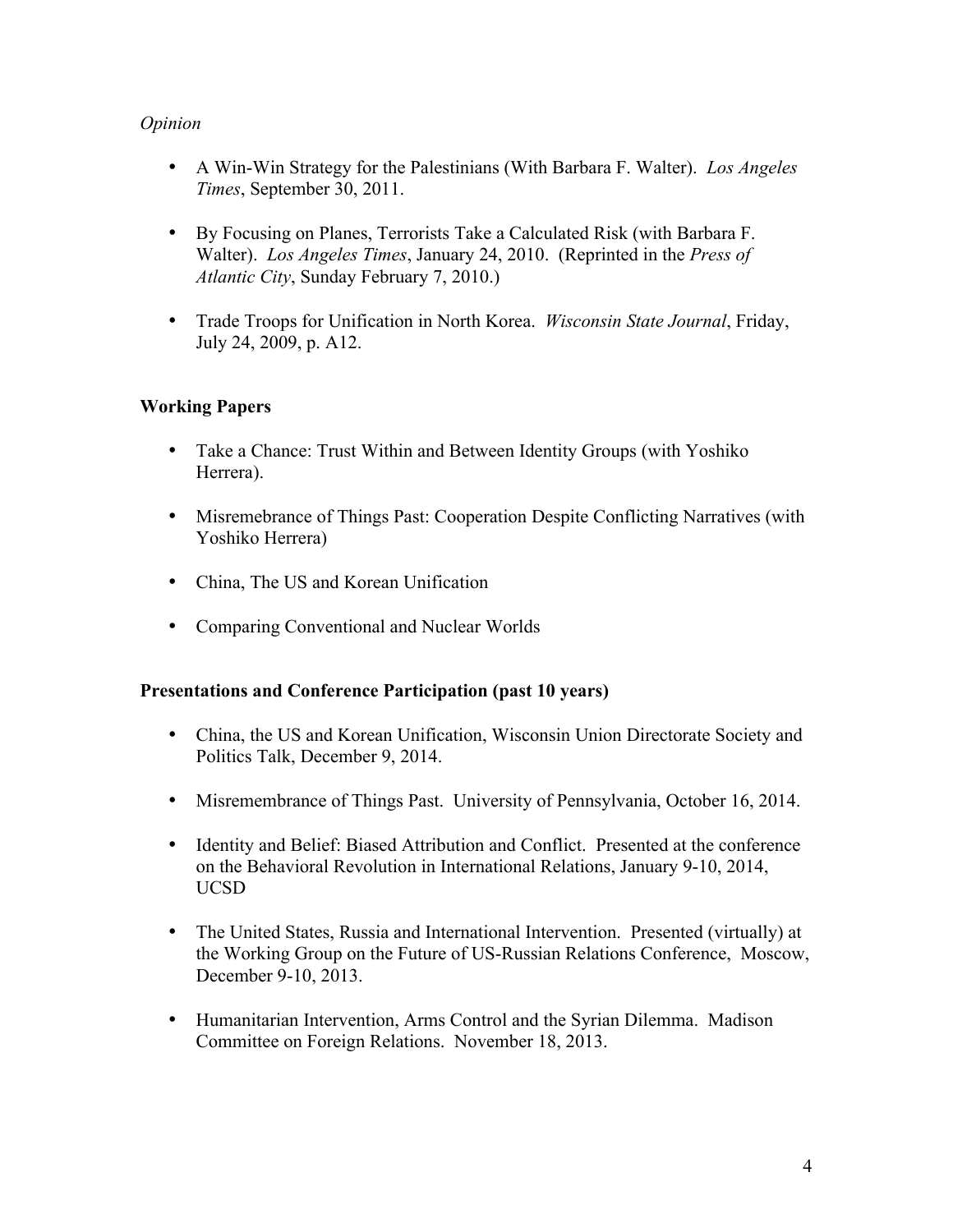- China, the US, and Korean Unification. Presented at the Beyond Geopolitics: New Ideas for U.S.-Chinese Strategic Cooperation conference, sponsored by The University of Chicago Center in Beijing, November 2013 (invited conference).
- Take a Chance: Trust Within and Between Identity Groups (with Yoshiko Herrera), presented at the Annual Conference of the *American Political Science Association*, August, 2013, Chicago, IL.
- Working Group on the Future of US-Russian Relations Conference. Harvard University, May 13-14, 2013.
- Negotiating Agreements in Politics: International Relations Working Group. Harvard University, May 11-12, 2013. Conference organized by incoming APSA President Jane Mansbridge, John Odell and Dustin Tingley.
- Theory's Landscapes: Movements, Memories and Moments. Madison, Wisconsin, May 10, 2013. Discussant.
- Presidential Theme Roundtable: The Diffusion of Trust. *International Studies Association*, San Francisco, April 2013
- Taking a Chance: Trust Within and Between Identity Groups, presented at Duke University, International Relations Workshop, March 22, 2013.
- Explaining Russian Foreign Policy: One Theory or Many? Presented at the PONARS Eurasia conference, *Rethinking the Sources of Russian Foreign Policy*, at the Elliott School of International Affairs, George Washington University, March 16-18, 2013.
- Nuclear Proliferation and the Iraq War. Conference on *The Iraq War in Retrospect: Eyewitnesses, Combatants and America's Newest Veterans*, organized by the Military Veterans Museum and the University of Wisconsin, Oshkosh, November 10, 2012.
- Being Winston Churchill, Moderation and Resolve in International Relations. Conference on Signaling and Perceptions, Princeton University, April 28-29, 2011
- A Nuclear Iran? Global Hot Spots Lecture Series, Wisconsin Alumni Association, October  $15<sup>th</sup> 2010$ .
- Terrorism and Profiling. Bridging Areas of Expertise: Funding Research on Terrorism, University of Texas at Dallas, September 2010.
- Third Party Intervention and Genocide, American Political Science Association, Washington D.C., September 2010.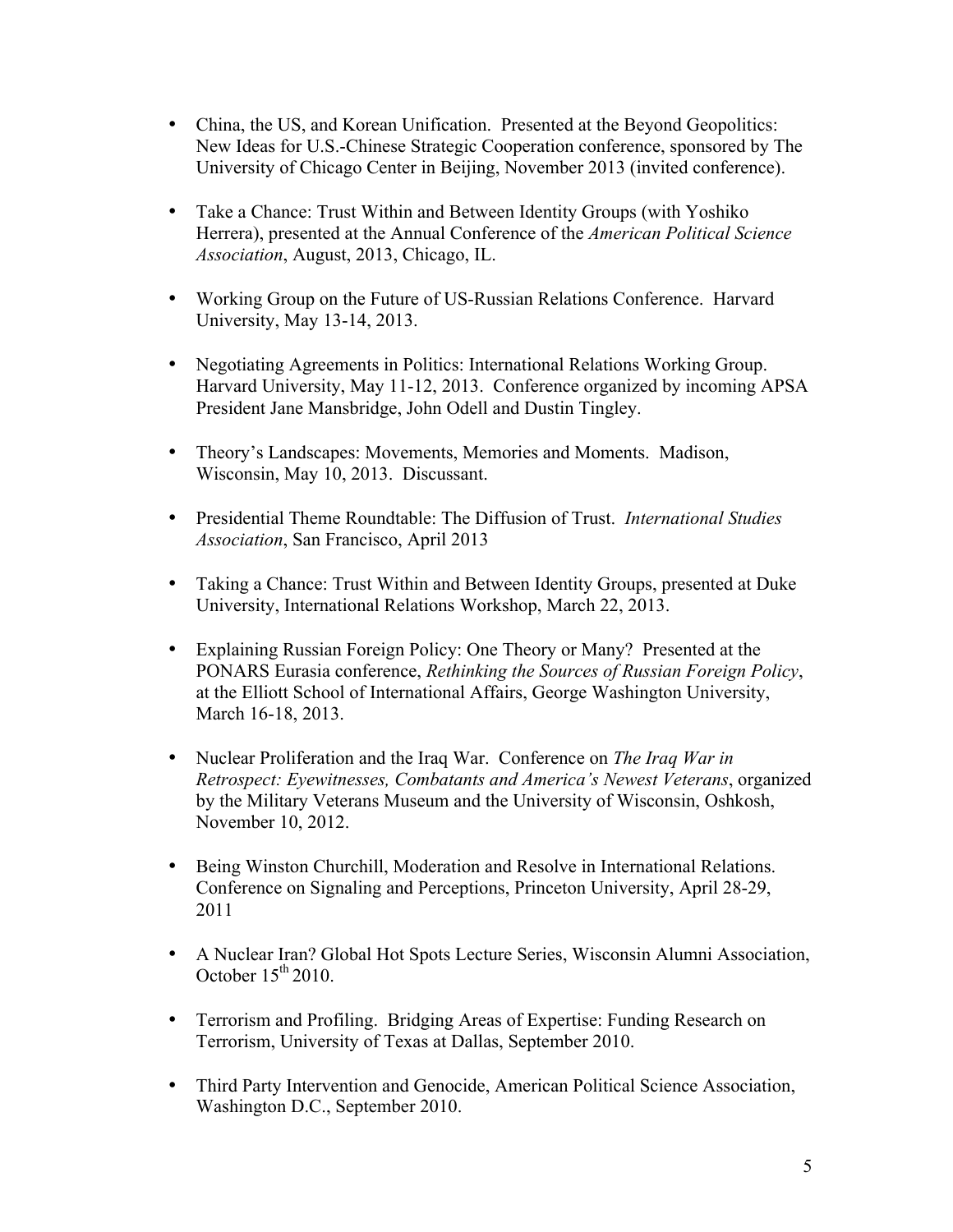- Third Party Intervention and Genocide, Elliot School, George Washington University, January 2010.
- Third Party Intervention and Conflict, University of Illinois, Urbana-Champaign, September 2009.
- Panel Chair and Discussant: Reconsidering the Role of Uncertainty in International Relations, American Political Science Association, Toronto, Canada, September 2009.
- Panel Participant: Roundtable on *Atomic Obsession* by John Mueller, American Political Science Association, Toronto, Canada, September 2009.
- Panel Chair and Discussant: Deterrence, Commitment and Bargaining in Civil and Interstate Conflicts, American Political Science Association, Chicago, September 2007.
- Discussant: The Strategic Effectiveness of Terrorism, American Political Science Association, Chicago, September 2007.
- The Ball is In Your Court: Mediation and Blamecasting. Presented at the annual meeting of the American Political Science Association, Washington, D.C. September 2005.

# **Teaching**

#### *Undergraduate*

- Conflict Resolution
- Nuclear Weapons and World Politics
- Terrorism

#### *Graduate*

- Game Theory
- Game Theory and International Relations
- National Security Studies

#### **Grants**

- 2005 Institute for Quantitative Social Science grant for project on multilateral arms control treaties.
- 2003 Harvard Academy for International And Area Studies grant for travel to Russia.